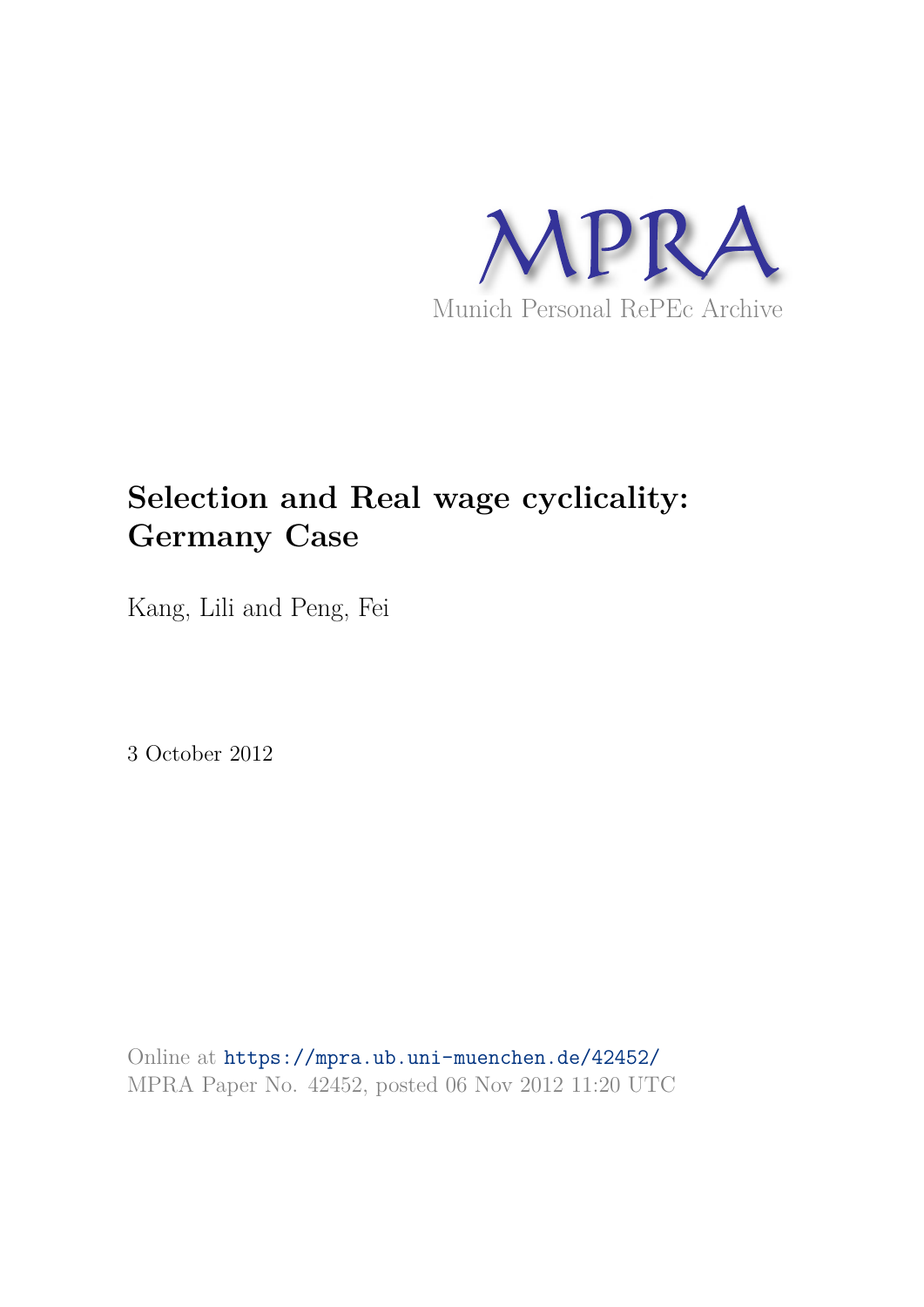# **Selection and Real wage cyclicality: Germany Case**☆

Lili Kang\*, Fei Peng\*\*

*\* Corresponding author. Institute of Economics, School of Social Sciences, Tsinghua University, Tsinghua Yuan No. 1, Ming-Zhai, Beijing, 100084, P.R.China. E-mail address[: ll.kang@yahoo.com](mailto:ll.kang@yahoo.com)  \*\*Centre of Research on the Economy and the Workplace (CREW), Business School, University of Birmingham, UK* 

## **Abstract**

This paper examines the selection biases in the cyclical behaviour of real wages using the German Socio-Economic Panel Data (GSOEP) for the 1984-2009 period. We find rigid wages of job stayers in Germany.

*Keywords:* Selection; Wage cyclicality; Panel data

*JEL classification:* C33; C52; E32; J31

☆ The German Socio-Economic Panel Data (GSOEP) is used with the permission of the German Institute for Economic Research (DIW Berlin). Neither the original collectors of the data nor distributors bear any responsibility for the analyses or interpretations presented here. All remaining errors are our own.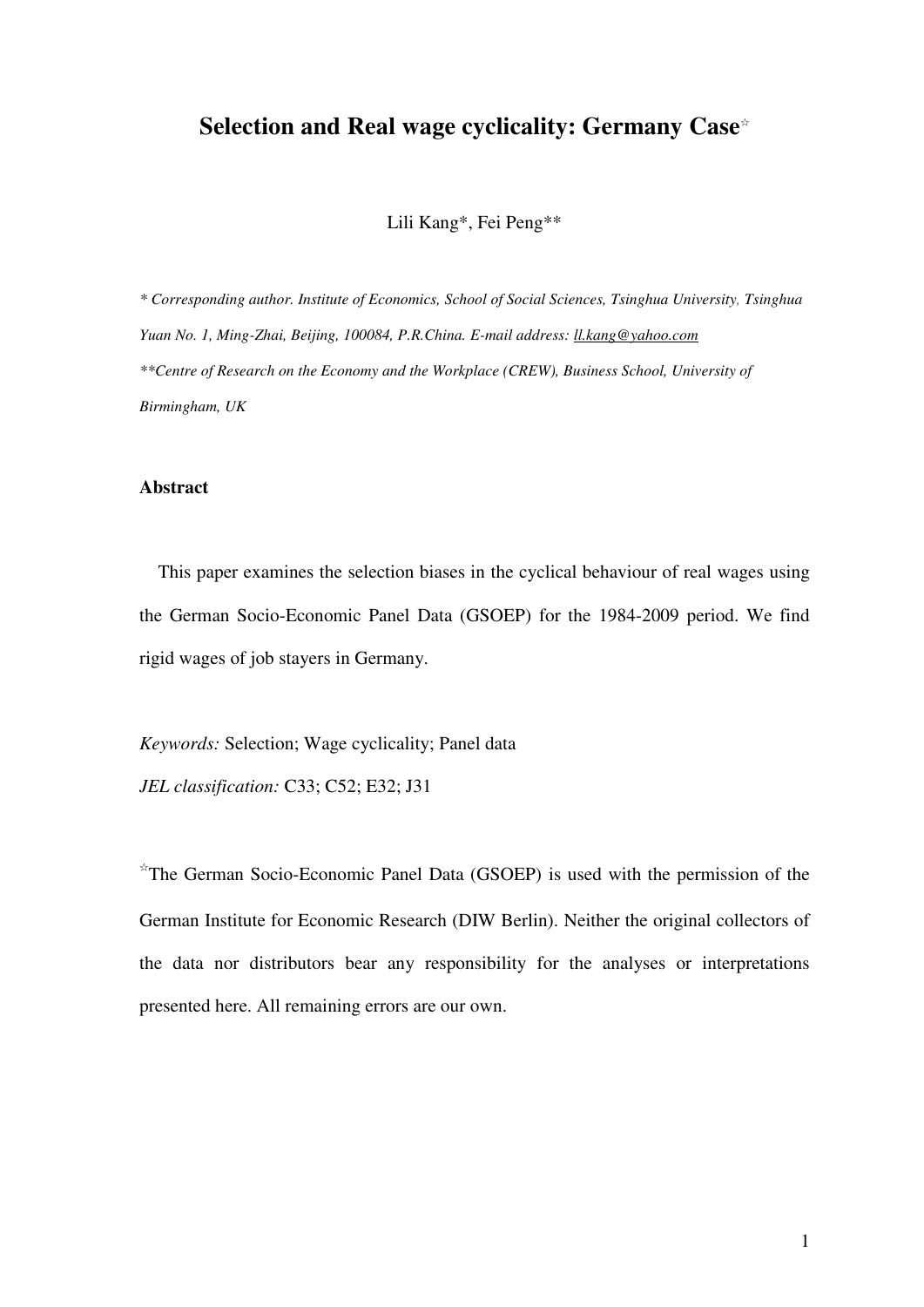# **Selection and real wage cyclicality: Germany case**

# **1. Introduction**

Accounting for selection affects measures of wage adjustment over the business cycle [\(Bils, 1985\)](#page-8-0). Low-wage persons drop out of the workforce in recessions, and they return to it in booms. Hence, the aggregate wage statistics used to only measure (employed) workers' wages, and exhibit "too little variability" over the business cycle because changing composition partially offsets measured wage cyclicality [\(Heckman, 2001;](#page-8-1) [Heckman and Sedlacek, 1985\)](#page-9-0).

Micro panel data have the advantage of removing compositional biases from the wage measure using wage differencing approach [\(Solon et al., 1994\)](#page-9-1). However, restricting the sample only to those who report wages for two consecutive survey years may have selection biases if the probability of employment in two consecutive years is not random in the workforce [\(Heckman, 1979;](#page-8-2) [Solon, 1988\)](#page-9-2). Thus, Solon et al. [\(1994\)](#page-9-1) argue that the cyclical wage effects of composition would not be accounted for by the differencing approach provided that the sample distribution of those composition factors is related to business cycle conditions.

This paper examines the selection biases in the wage differencing approach of real wage cyclicality using micro panel data for Germany for the 1984-2009 period. Germany had a rigid labour market [\(Anger, 2011\)](#page-8-3) which forms an instructive contrast with the more flexible economies such as the US [\(Devereux, 2001\)](#page-8-4) and the UK [\(Devereux and](#page-8-5)  [Hart, 2006\)](#page-8-5). Our aim is to provide a factual basis for inquiry, using micro panel data from the German Socio-Economic Panel Data (GSOEP).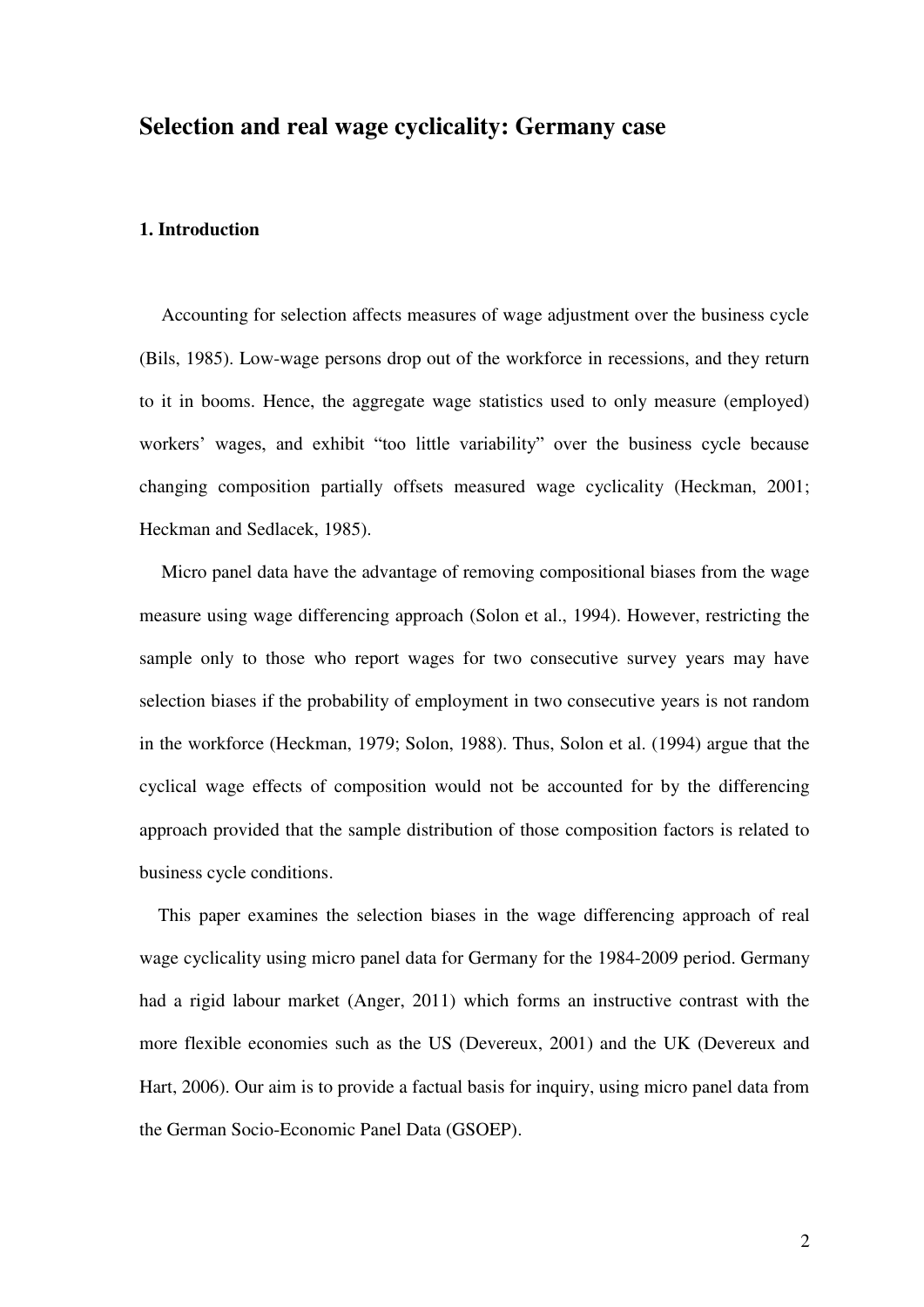## **2. Data and econometric methods**

 $\overline{a}$ 

The GSOEP data used in this study were a wide-ranging representative longitudinal study of private households. The same private households, persons and families have been surveyed yearly since 1984 (the GSOEP West), starting with about 16,000 respondents. In June 1990, the survey was extended to the territory of the former German Democratic Republic (the GSOEP East)<sup>1</sup>. Our empirical work combines the two-step OLS estimation procedure, beginning with Solon et al. [\(1997\)](#page-9-3) with the traditional Heckman selection model [\(Heckman, 1976,](#page-8-6) [1979\)](#page-8-2). Solon et al.'s [\(1997\)](#page-9-3) procedure is designed to get round the Moulton [\(1986\)](#page-9-4) problem in the study of real wage cyclicality that, though we have thousands of individuals, each year provides only one business cycle (in our case, regional unemployment) observation. However, this method assumes a random selection of workers who are employed in two consecutive years, that is, no selection biases. To circumvent this problem, in step 1 and step 2 we estimate a Heckman selection model for wage changes using individual data. The first equation is given by:

$$
ln \frac{w_{it}}{w_{i,t-1}} = \alpha_0 + \alpha_1 Age_{it} + \alpha_1 Ten_{it} + \sum_{t=1}^{T} s_t Y_t + \sum_{t=1}^{T} w_t M_{Wit} Y_t + \sum_{t=1}^{T} b_t M_{Bit} Y_t + u1_{it} \tag{1}
$$

where  $w_{it}$  is the real hourly wage rate of individual *i* in year *t*, *Age*<sub>*it*</sub> is a cubic in age, *Ten<sub>it</sub>* is a cubic in tenure,  $Y_t$  denotes a year dummy, and  $u1_{it}$  is a random error term. A further advantage of the panel data of the GSOEP is that we can follow the distinction between

<sup>&</sup>lt;sup>1</sup> Though the GSOEP East actually started in 1990, there is no employment information for workers in 1990 and 1991. Thus, our data for the East Germany is actually for the period of 1992-2009.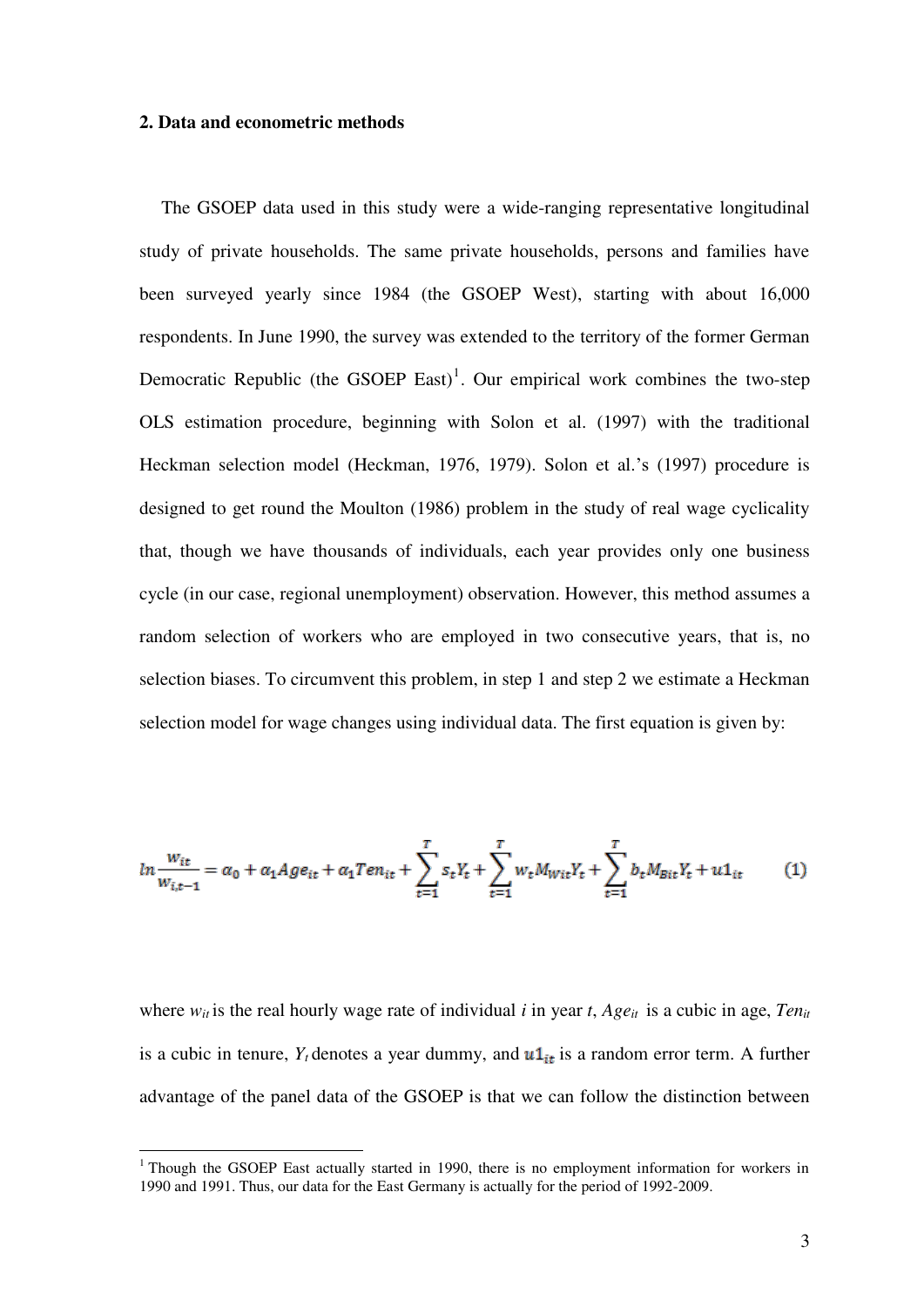job stayers (remaining in the same job over the years), internal movers (i.e., withincompany movers), and external movers (i.e., between-company movers). While job stayers are the most important numerically, internal movers bumping up and down internal company job ladders [\(Reder, 1955\)](#page-9-5) provide further flexibility even if wages for stayers are rigid. Furthermore, as regards external movers, wages are likely to be yet more procyclical, since their wages will be more dependent on spot market conditions [\(Beaudry and DiNardo, 1991\)](#page-8-7). *MWit* denotes a dummy variable for internal movers, and *MBit* is a dummy variable for external movers. This step gives us a time series of wage changes for the stayers,  $s_t$ ; for the within-company movers,  $w_t$ ; and for the betweencompany movers, *b<sup>t</sup>* .

And then, we examine the relation between workers' characteristics and the employment probability over two consecutive years by testing vector of coefficients *γ* in the probit estimates of the selection equation:

$$
Pr(employed in two consecutive years | Xit) = \Phi(Xit\gamma) + u2it
$$
 (2)

Probability of employed in two consecutive years is given by cubic age, 5 education dummies, marital status and all year dummies  $(X_{it})$ . Residual errors of two equations (1) and (2) follow normal distribution with mean 0 and standard deviations of  $\sigma$  and 1, and are correlated each other:  $uI \sim N(0; \sigma)$ ;  $u2 \sim N(0; 1)$ ; corr( $u_1$ ;  $u_2$ ) =  $\rho$ . When  $\rho \neq 0$ , standard OLS regression applied to equation (1) yield biased results. And then, from these estimates, the non-selection hazard what Heckman [\(1979\)](#page-8-2) referred to as the inverse of the Mills' ratio,  $m_{it}$  for each observation is computed as  $m_{it} = \frac{\varphi(X_{it} \hat{y})}{\phi(X_{it} y)}$ , where  $\varphi$  is the normal density. The Heckman adjusted parameters of equation (1) are estimated by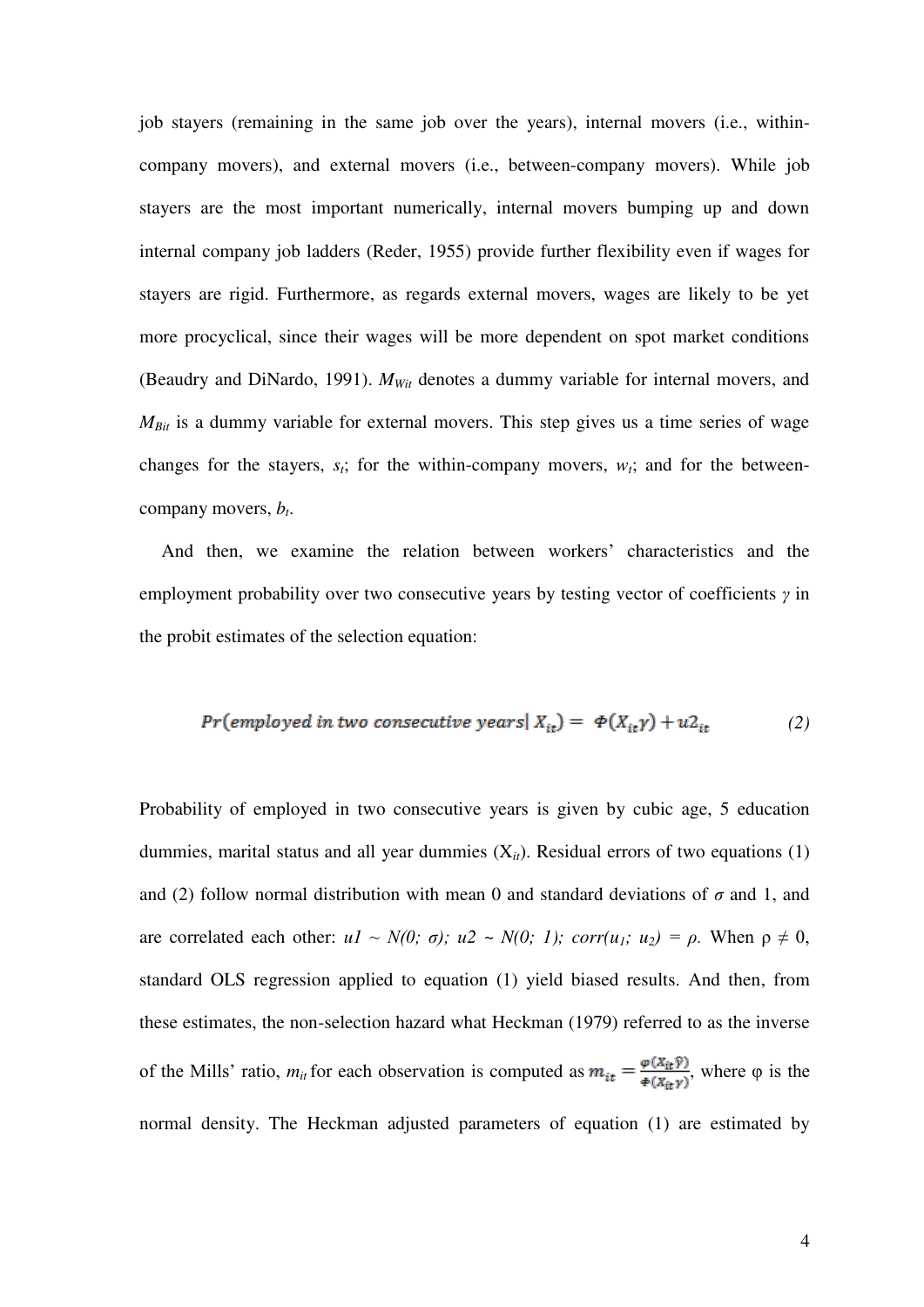augmenting the regression equation with the non-selection hazard  $m_{it}$ . We also test the selectivity effect  $\lambda$  (=ρσ) to justify the Heckman selection model.

In step 3, we then derive estimates of the wage cyclicality of stayers by regressing  $s_t$ on the unemployment change variable<sup>2</sup> and a linear time trend. In this step, we only have time series variation, reducing the number of observations – in our case 25 years for West Germany (1984-2009), 17 years for the East Germany (1992-2009). The time series is enough to cover more than one full business cycle in Germany [\(Kang and Peng, 2012;](#page-9-6) [Shin, 1994\)](#page-9-7). We use weighted least squares where the weights are the numbers of individuals observed in a given year. This equation is given by:

$$
\hat{s}_t = \delta_0 + \delta_1 \Delta u_{t-1} + \delta_2 \text{Year}_t + v_t \tag{3}
$$

Alternatively, using  $\hat{w}_t$  in equation (3), the coefficient on  $\Delta u_{t-1}$  gives the incremental wage response of within-company movers relative to stayers. Similarly, by using  $\hat{b}_t$  as the dependent variable we can derive the incremental wage response of betweencompany movers relative to stayers.

## **3. Empirical results**

The OLS results for the unemployment change coefficients from equation (1) and (3) are reported in the upper panel of Table 1, for the East and West separately. The estimated total wage cyclicality is negative and significant for both male and female job stayers in West Germany. One point increase of the regional unemployment rate could decrease the real wage by 0.818% for males and 0.629% for females. Moreover, internal

<sup>&</sup>lt;sup>2</sup> We lag unemployment change variable one year using  $\Delta u_{t-1}$  [\(Ammermüller et al., 2010\)](#page-8-8).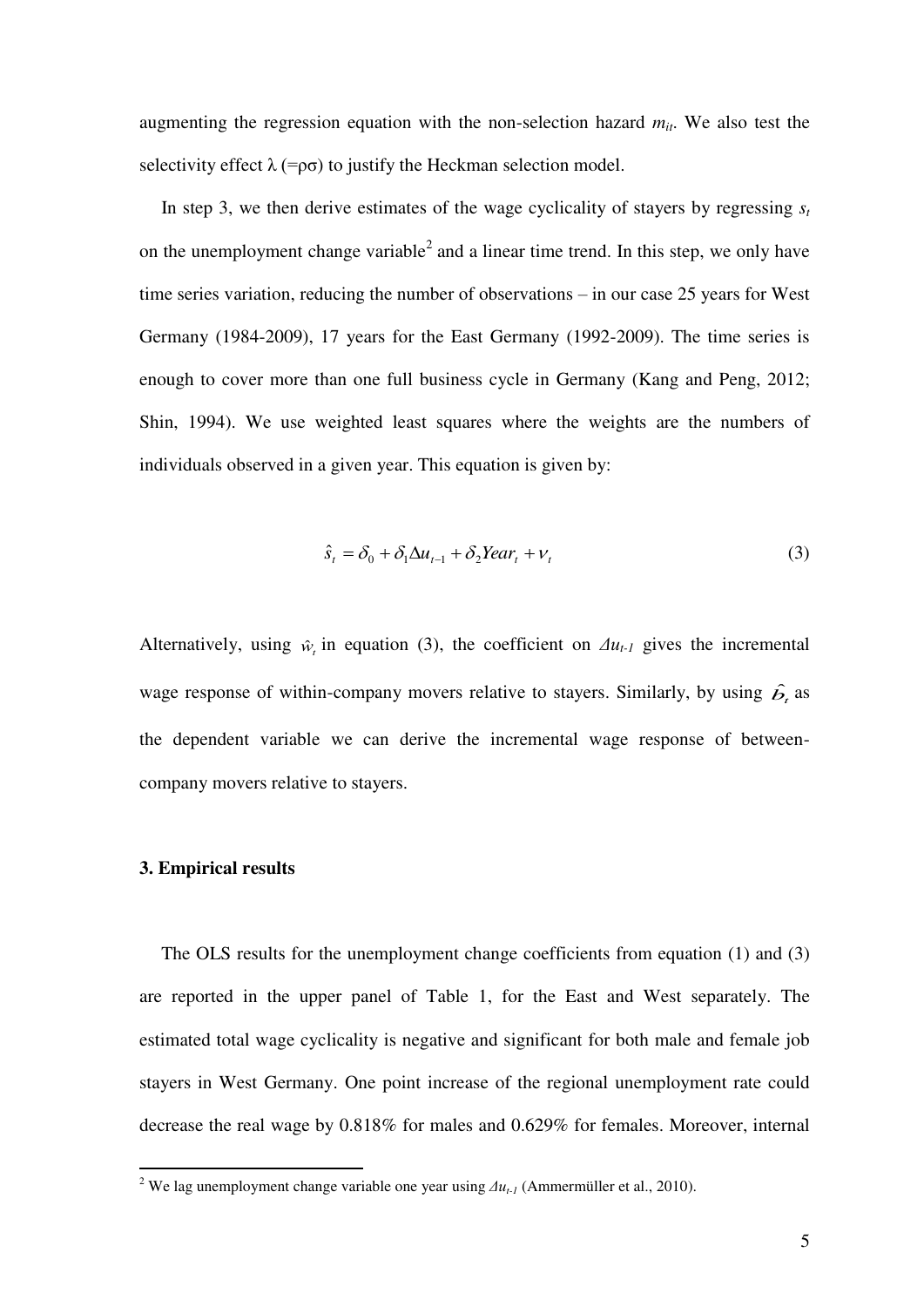male movers and external female movers show more procyclicality, as might be expected by Pissarides [\(2009\)](#page-9-8). One point increase of the regional unemployment rate could decrease the real wage by about 2.6% (=0.818%+1.737%) for male internal movers and  $3.2\%$  (=0.629%+2.529%) for female external movers. In the East, however, coefficients of stayers are much lower and insignificant than those in the West, and there is no sign of extra procyclicality for movers. Insensitive responses to business cycle are consistent with a transitional labour market in the East.

(coefficients on  $\Delta u_{t-1}$  from equation 3)<br>OLS West (1984-2)  $\sqrt{\text{West} (1984-2009)}$  East (1992-2009) Male Female | Male Female Job stayers  $-0.818** -0.629*$   $-0.276 -0.343$ *(0.35) (0.326) (0.274) (0.349)*  Internal movers  $-1.737*$  0.108  $-.141$  -0.791 *(0.989) (1.324) (1.274) (1.706)*  External movers  $-0.721$   $-2.529**$   $-0.478$   $0.213$ *(0.844) (1.026) (1.318) (1.29)* 

Table 1 Wage and unemployment changes by gender and region

|                        | $1.800(120)$ $1.2007$ |            | $\frac{1}{2}$ |          |
|------------------------|-----------------------|------------|---------------|----------|
|                        | Male                  | Female     | Male          | Female   |
| Job stayers            | $-0.818**$            | $-0.629*$  | $-0.276$      | $-0.343$ |
|                        | (0.35)                | (0.326)    | (0.274)       | (0.349)  |
| Internal movers        | $-1.737*$             | 0.108      | $-0.141$      | $-0.791$ |
|                        | (0.989)               | (1.324)    | (1.274)       | (1.706)  |
| <b>External movers</b> | $-0.721$              | $-2.529**$ | $-0.478$      | 0.213    |
|                        | (0.844)               | (1.026)    | (1.318)       | (1.29)   |
| Observation No.        | 85,318                | 61,616     | 18,383        | 16,190   |
|                        |                       |            |               |          |

| Heckman                   | West (1984-2009) |            | East (1992-2009) |          |
|---------------------------|------------------|------------|------------------|----------|
|                           | Male             | Female     | Male             | Female   |
| Job stayers               | $-0.154$         | $-0.267$   | $-0.573$         | $-0.203$ |
|                           | (0.699)          | (0.437)    | (0.433)          | (0.53)   |
| Internal movers           | $-1.892*$        | 0.084      | 1.046            | $-0.675$ |
|                           | (1.048)          | (1.307)    | (1.372)          | (1.719)  |
| External movers           | $-1.420*$        | $-2.364**$ | $-0.286$         | 0.339    |
|                           | (0.763)          | (1.048)    | (1.294)          | (1.242)  |
| <b>Mills</b>              |                  |            |                  |          |
| Selectivity effect        | 21.19***         | $9.70**$   | 8.61             | $-7.37$  |
| $(\lambda = \rho \sigma)$ | (2.80)           | (4.51)     | (5.62)           | (5.05)   |
| Observation No.           | 99,129           | 75,899     | 22,923           | 20,825   |

Notes: Standard errors are reported in parentheses. \*\*\*, \*\* and \* denote significance at 1%, 5% and 10% levels for two-tail tests. 2% extreme cases of wage changes are dropped. There are 25/17 region-wide weighted observations for the West/East in the third stage. Unemployment rates are from the Labour Force Survey (LFS)-Germany. Wage is deflated by regional CPI, also provided by the Federal Statistics Office (FSO).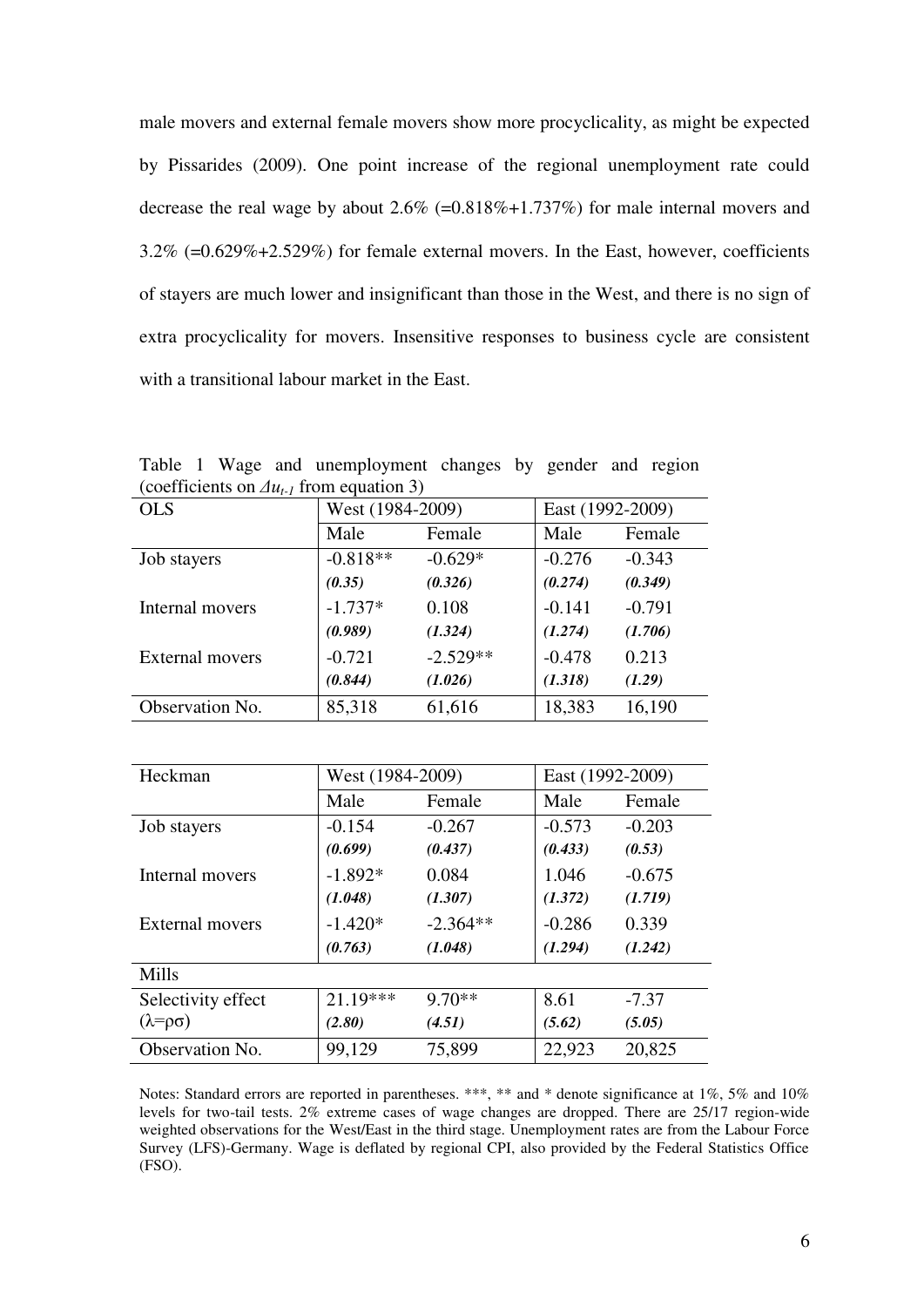Next, we present Heckman corrected results in the bottom panel. Significant procyclicality of job stayers in the West is gone as in Anger [\(2011\)](#page-8-3), suggesting strong selection biases. Hence, the flexible hourly wages of job stayers in the OLS could be a consequence of dropping respondents from the sample of employment in two consecutive years, i.e. selection biases. It is confirmed by the highly significant selectivity effects  $(\lambda = \rho \sigma)$  for both males (21.19) and females (9.7) in the West. The incremental procyclicality of movers are more prominent than in the OLS. Even if wages for stayers are rigid, internal job ladders provide further flexibility for male workers [\(Reder, 1955\)](#page-9-5). Wages of external movers are likely to be yet more procyclical for both males and females [\(Beaudry and DiNardo, 1991;](#page-8-7) [Pissarides, 2009\)](#page-9-8). Furthermore, there is no significant selectivity effect in the East. Results of Heckman model are also always insignificant in the East.

# **4. Conclusions**

This paper finds strong selectivity effects on real wage cyclicality in West Germany, but not for the East. The results suggest that the flexible hourly wages in the West may be from the selection biases of wage differencing approach. Heckman adjustment shows that wages of job stayers in the West are insensitive to the business cycle while the incremental effects of movers are significantly procyclical. Less employment chances and lower wages of movers may be the main channels to alleviate the pressure of adverse shocks of economy in the West. And, neither job stayers nor movers have flexible wages in the East, that is, a more rigid labour market.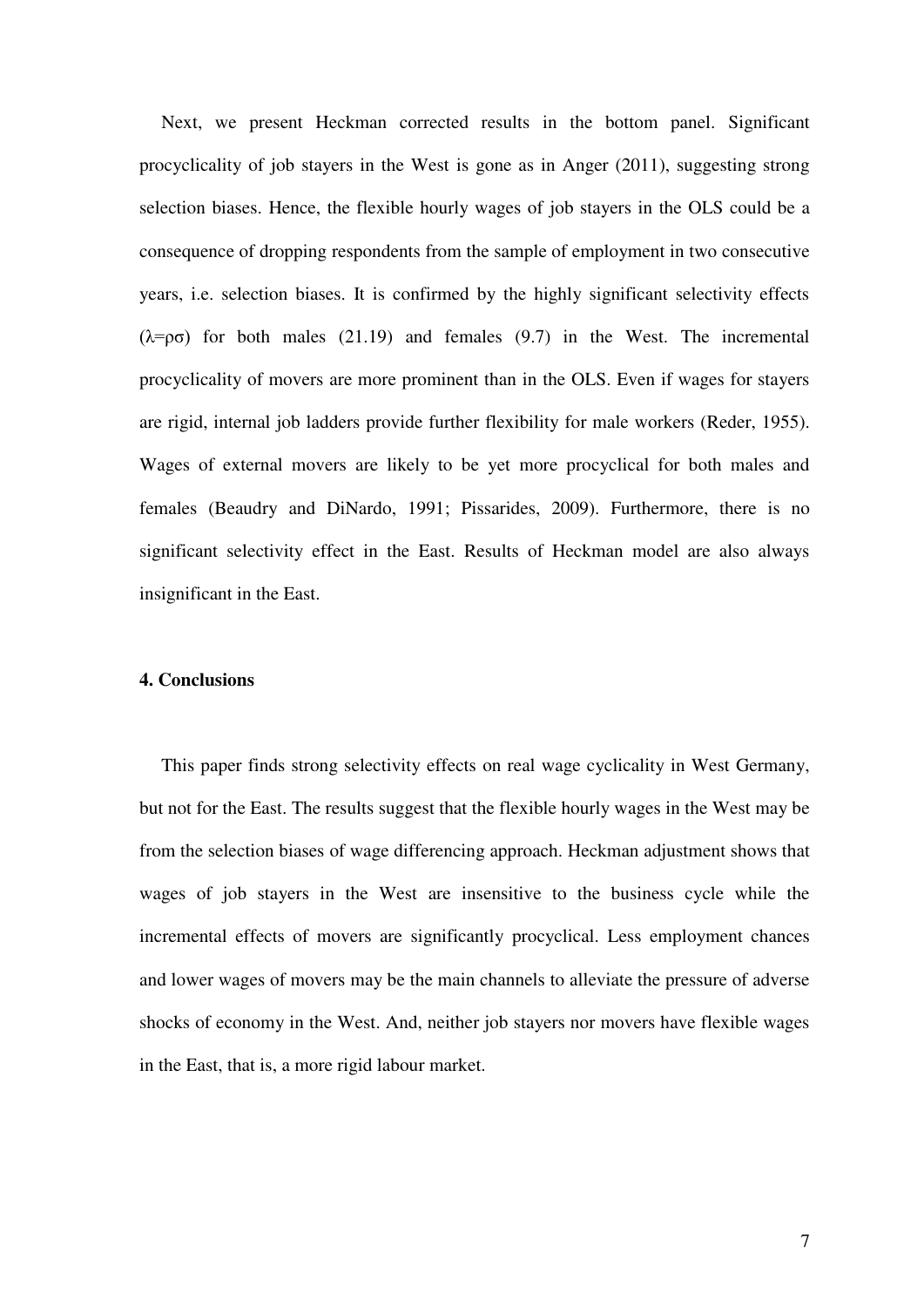## **References**

<span id="page-8-8"></span>Ammermüller, A., C. , F.O. Lucifora, T. Zwick, 2010. Wage flexibility in regional labour markets: Evidence from Italy and Germany. Regional Studies 44, 401-421.

<span id="page-8-3"></span>Anger, S., 2011. The Cylicality of Effective Wages within Employer-Employee Matches in a Rigid Labor Market. Labour Economics 18, 786-797.

<span id="page-8-7"></span>Beaudry, P., J. DiNardo, 1991. The Effect of Implicit Contracts on the Movement of Wages over the Business Cycle: Evidence from Micro Data. Journal of Political Economy 99, 665-688.

<span id="page-8-0"></span>Bils, M.J., 1985. Real Wages over the Business Cycle: Evidence from Panel Data. The Journal of Political Economy 93, 666-689.

<span id="page-8-4"></span>Devereux, P.J., 2001. The Cyclicality of Real Wages Within Employer-Employee Matches. Industrial and Labor Relations Review 54, 835-850.

<span id="page-8-5"></span>Devereux, P.J., R.A. Hart, 2006. Real Wage Cyclicality of Job Stayers, Within-Company Job Movers, and Between-Company Job Movers. Industrial and Labor Relations Review 60, 105-119.

<span id="page-8-6"></span>Heckman, J.J., 1976. The common structure of statistical models of truncation, sample selection and limited dependent variables and a simple estimator for such models. Annals of Economic and Social Measurement 5, 475-492.

<span id="page-8-2"></span>Heckman, J.J., 1979. Sample Selection Bias as a Specification Error. Econometrica 47, 153-161.

<span id="page-8-1"></span>Heckman, J.J., 2001. Micro data, heterogeneity, and the evaluation of public policy: Nobel Lecture. Journal of Political Economy 109, 673– 748.